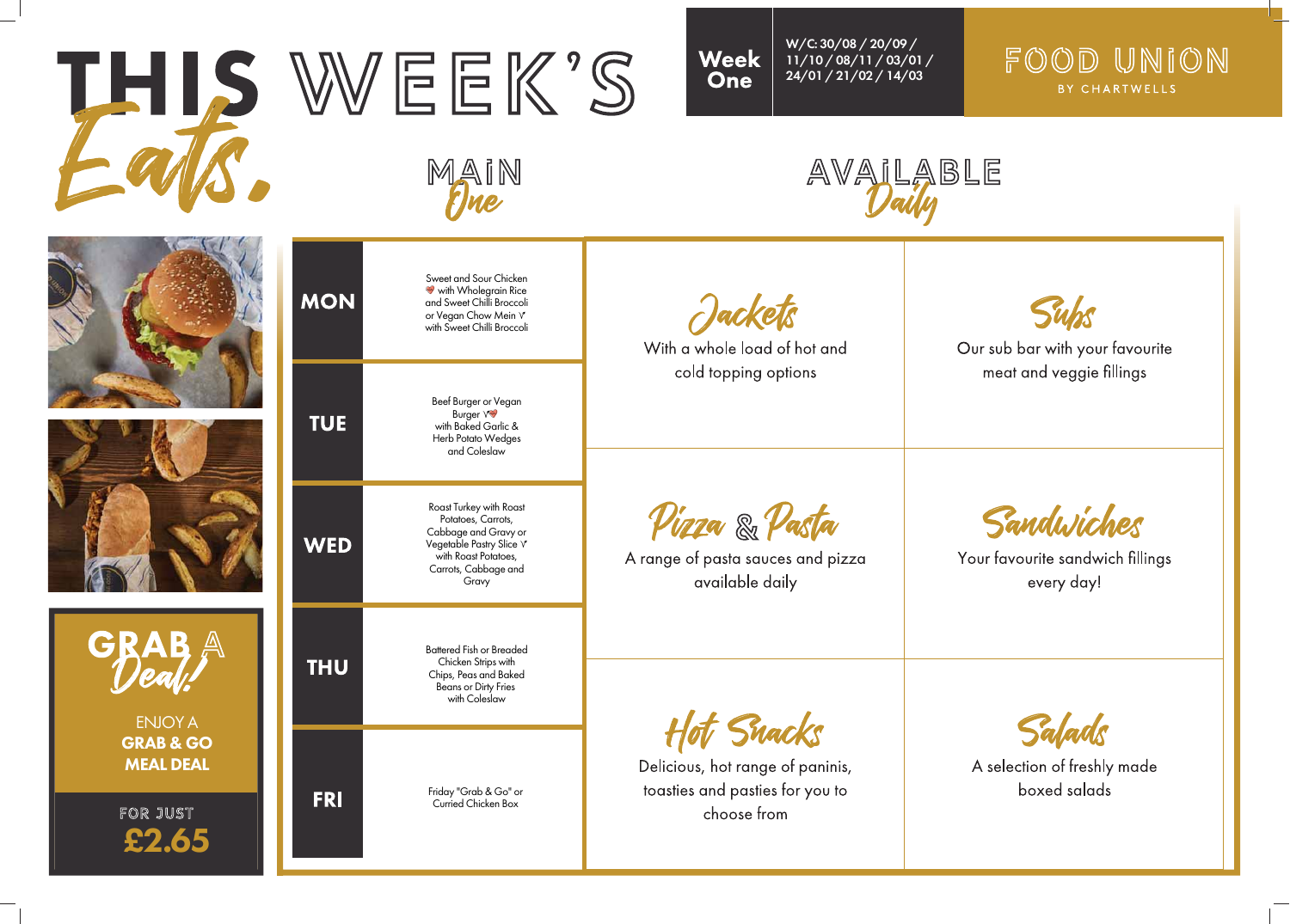

## FOOD UNION BY CHARTWELLS



Our sub bar with your favourite meat and veggie fillings

Sandwiches

Your favourite sandwich fillings every day!

Salads

A selection of freshly made boxed salads